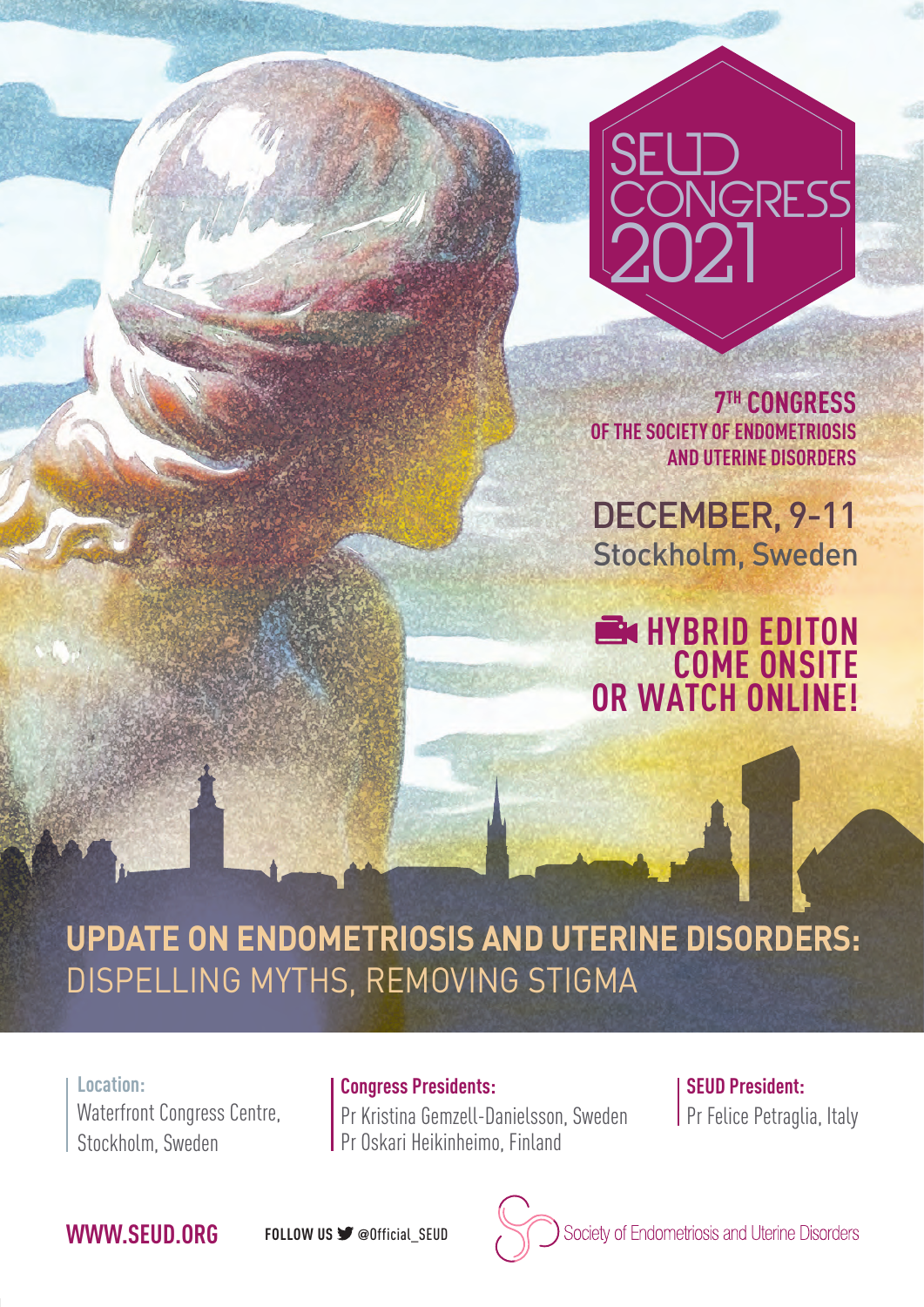### Welcome cocktail



**7TH CONGRESS OF THE SOCIETY OF ENDOMETRIOSIS** 

# THE SOCIETY OF ENDOMETRIOSIS **PROGRAM** AT A GLANCE

We are honored and pleased to welcome you to **Stockholm, Sweden,** for the 7<sup>th</sup> SEUD congress (Society of Endometriosis and Uterine Disorders) which will be held December 9-11 2021 as an hybrid event.

The overall theme for this year's meeting is "Update on endometriosis and uterine disorders: dispelling myths, removing stigma".

19:15







SATURDAY, DECEMBER 11TH

The conference will be held at the Stockholm Waterfront Conference Center in the very center of the city with excellent hotel facilities but it will also be possible to access some sessions on line.The conference center is ideally situated down town Stockholm near water and parks, restaurants and shopping.

### Dear colleagues,

Presidents of the 7<sup>th</sup> SEUD Congress Pr Kristina Gemzell-Danielsson (Sweden) Pr Oskari Heikinheimo (Finland)

The scientific program includes plenary sessions which will give an update on the current knowledge in basic science, identify important gaps, cover the state of the art in clinical practice, and address the future trends associated with endometriosis, uterine fibroids, adenomyosis and other uterine disorders. We will explore how these disorders affect women's health and quality of life and how we can correct myths and remove stigma around menstruation and pain and the underlying conditions.

The scientific program also includes debates on current hot topics, live surgery, imaging, educational sessions, national symposia and sponsored symposia, free communications, posters and attractive pre-congress courses. How do we translate evidence into clinical care, which are the remaining gaps to address, are we doing too little, too much, too soon or too late? The program will encourage interactions between obstetricians and gynecologists, scientists and clinicians, patient organizations and women to be able to translate basic research to clinical practice and to the hands of women to improve women's health globally.

We especially would like to encourage young colleagues to join. There will be special prices for young scientists.

On behalf of the Nordic organizing committee we invite you warmly to this important meeting. To share your research, debate and discuss, exchange ideas, wander, network and above all, enjoy.



# WELCOME LETTER